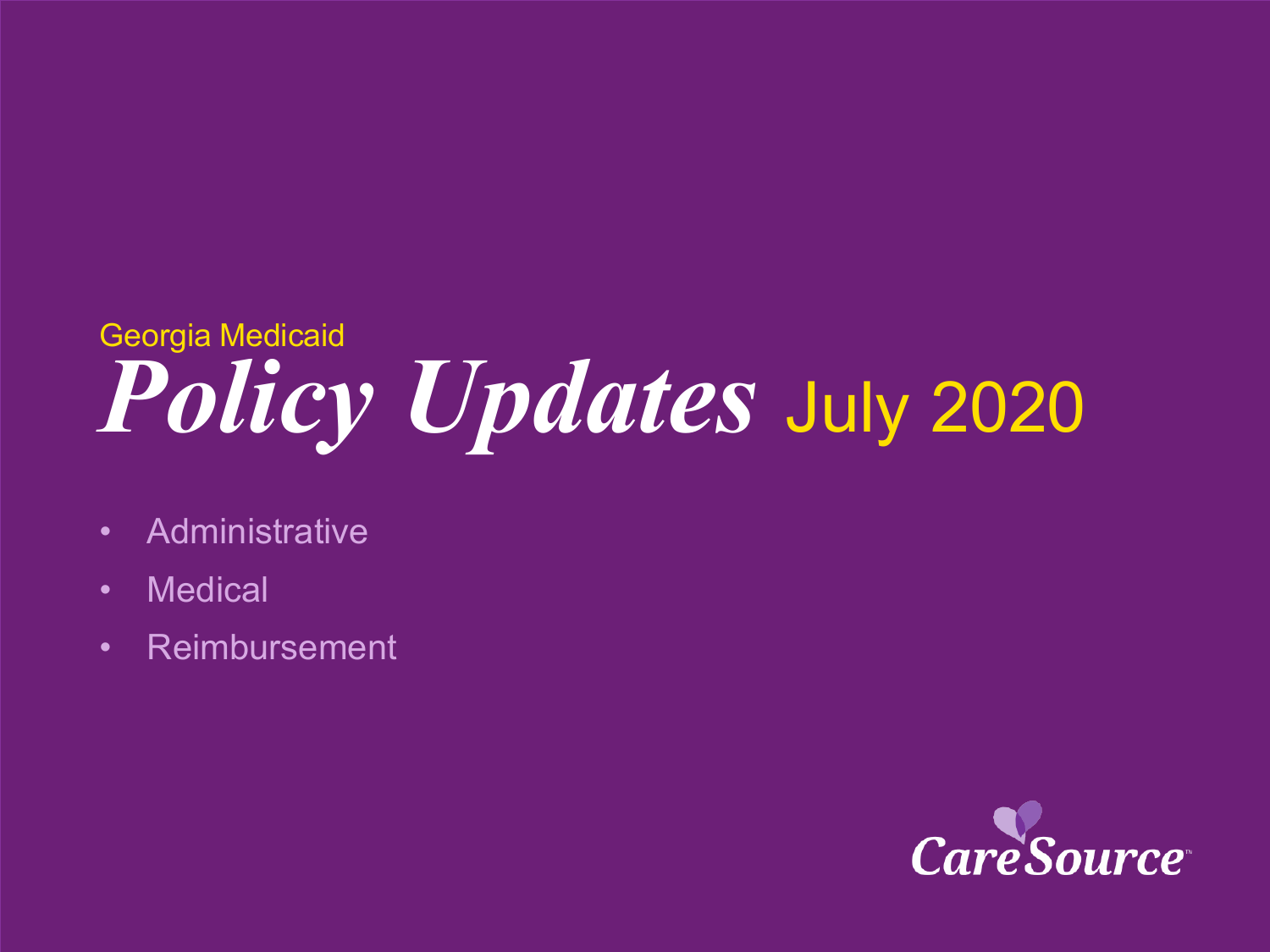

#### AT CARESOURCE, WE LISTEN TO OUR PROVIDERS, AND WE STREAMLINE OUR BUSINESS PRACTICES TO MAKE IT EASIER FOR YOU TO WORK WITH US.

We have worked to create a predictable cycle for releasing administrative, medical and reimbursement policies, so you know what to expect.

Check back each month for a consolidated network notification of policy updates from CareSource.

### HOW TO USE THIS NETWORK NOTIFICATION

- Reference the list of policy updates.
- Note the effective date and impacted plans for each policy.
- Click the hyperlinked policy title to open the webpage with the full policy.

#### FIND OUR POLICIESONLINE

To access all CareSource policies, visit CareSource.com > Providers > Tools & Resources > [Provider Policies](https://www.caresource.com/providers/tools-resources/health-partner-policies/). Select your plan and state, then the type of policy. Each policy page has an archive where you can find previous versions of policies.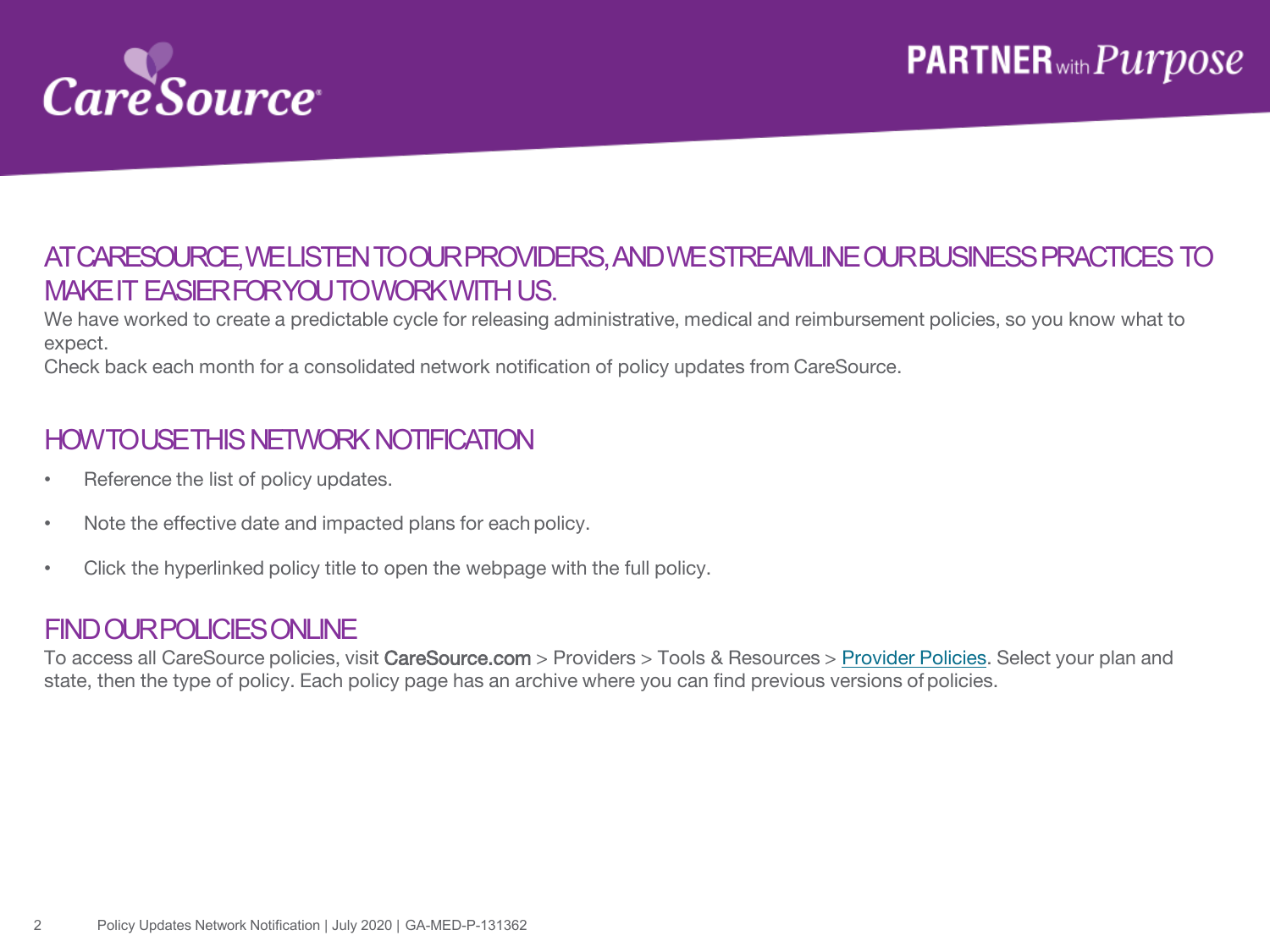

### POLICY UPDATES

| POLICY NAME & NUMBER                                        | <b>POLICY TYPE</b>   | <b>EFFECTIVE DATE</b> | <b>PLAN</b>     | PRIOR AUTHORIZATION<br><b>IMPACT?</b>              |
|-------------------------------------------------------------|----------------------|-----------------------|-----------------|----------------------------------------------------|
| <b>Continuous Glucose</b><br>Monitoring (CGM) MM-<br>0223   | <b>MEDICAL</b>       | SEPTEMBER 1, 2020     | <b>MEDICAID</b> | <b>REVISION NO PA</b><br><b>REQUIREMENT CHANGE</b> |
| <b>Breast Reduction Surgery</b><br>MM-0253                  | <b>MEDICAL</b>       | SEPTEMBER 1, 2020     | <b>MEDICAID</b> | <b>REVISION NO PA</b><br><b>REQUIREMENT CHANGE</b> |
| <b>Screening and Diagnostic</b><br>Mammography MM-0135      | <b>MEDICAL</b>       | SEPTEMBER 1, 2020     | <b>MEDICAID</b> | <b>REVISION NO PA</b><br><b>REQUIREMENT CHANGE</b> |
| <b>Implantable Spinal Cord</b><br><b>Stimulator MM-0812</b> | <b>MEDICAL</b>       | SEPTEMBER 1, 2020     | <b>MEDICAID</b> | <b>REVISION NO PA</b><br><b>REQUIREMENT CHANGE</b> |
| <b>Implantable Spinal Cord</b><br><b>Stimulator PY-1075</b> | <b>REIMBURSEMENT</b> | SEPTEMBER 1, 2020     | <b>MEDICAID</b> | NEW POLICY                                         |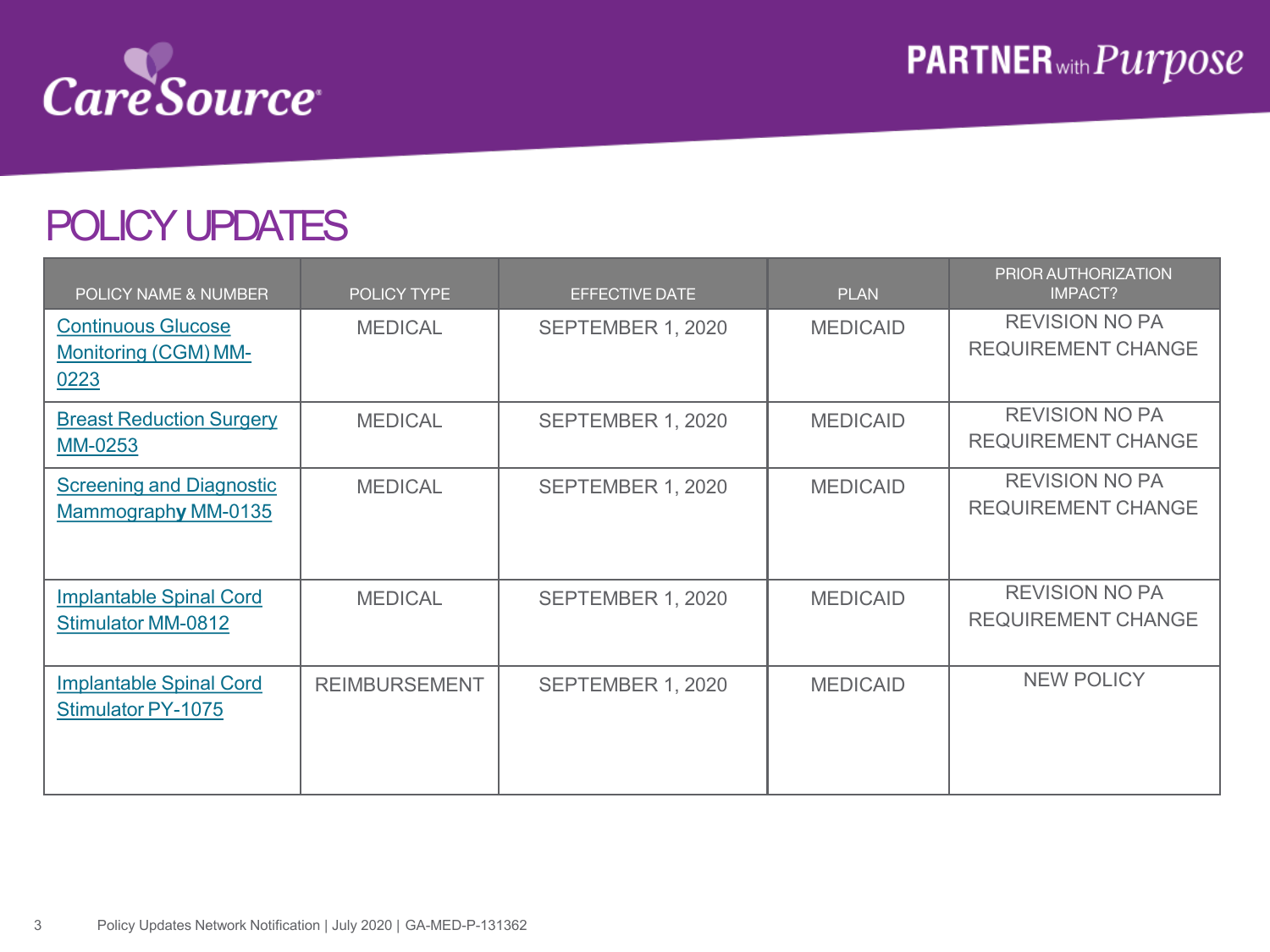

## POLICY UPDATES

| POLICY NAME & NUMBER                          | <b>POLICY TYPE</b>   | <b>EFFECTIVE DATE</b> | <b>PLAN</b>     | PRIOR AUTHORIZATION IMPACT?                        |
|-----------------------------------------------|----------------------|-----------------------|-----------------|----------------------------------------------------|
| <b>Trigger Point Injections</b><br>MM-0221    | <b>MEDICAL</b>       | SEPTEMBER 1, 2020     | <b>MEDICAID</b> | <b>REVISION NO PA</b><br><b>REQUIREMENT CHANGE</b> |
| <b>Trigger Point Injections</b><br>PY-1099    | <b>REIMBURSEMENT</b> | SEPTEMBER 1, 2020     | <b>MEDICAID</b> | <b>NEW POLICY</b>                                  |
| <b>Epidural Steroid</b><br>Injections MM-0217 | <b>MEDICAL</b>       | SEPTEMBER 1, 2020     | <b>MEDICAID</b> | <b>REVISION NO PA</b><br><b>REQUIREMENT CHANGE</b> |
| <b>Sacroiliac Joint</b><br>Procedures MM-0215 | <b>MEDICAL</b>       | SEPTEMBER 1, 2020     | <b>MEDICAID</b> | <b>REVISION NO PA</b><br><b>REQUIREMENT CHANGE</b> |
| Sacroiliac Joint<br>Procedures PY-1091        | <b>REIMBURSEMENT</b> | SEPTEMBER 1, 2020     | <b>MEDICAID</b> | <b>NEW POLICY</b>                                  |
| <b>Sacrolliac Joint Fusion</b><br>MM-1040     | <b>MEDICAL</b>       | SEPTEMBER 1, 2020     | <b>MEDICAID</b> | <b>NEW POLICY</b>                                  |